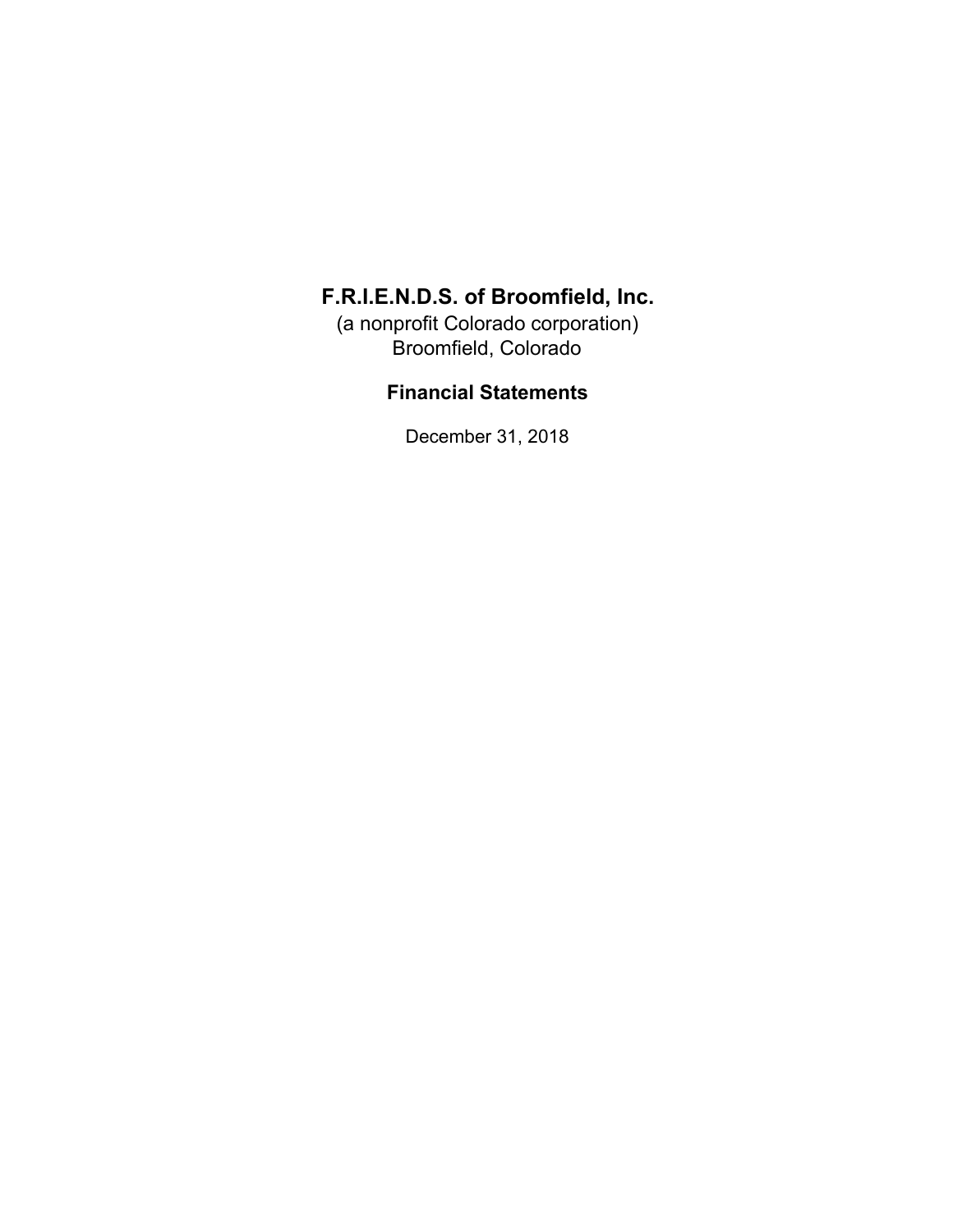## **Table of Contents**

| <b>Independent Auditors' Report</b>                                     | Pages 1-2  |
|-------------------------------------------------------------------------|------------|
| <b>Statement of Financial Position</b><br>December 31, 2018             | Page 3     |
| <b>Statement of Activities</b><br>Year ended December 31, 2018          | Page 4     |
| <b>Statement of Functional Expenses</b><br>Year ended December 31, 2018 | Page 5     |
| <b>Statement of Cash Flows</b><br>Year ended December 31, 2018          | Page 6     |
| <b>Notes to Financial Statements</b>                                    | Pages 7-17 |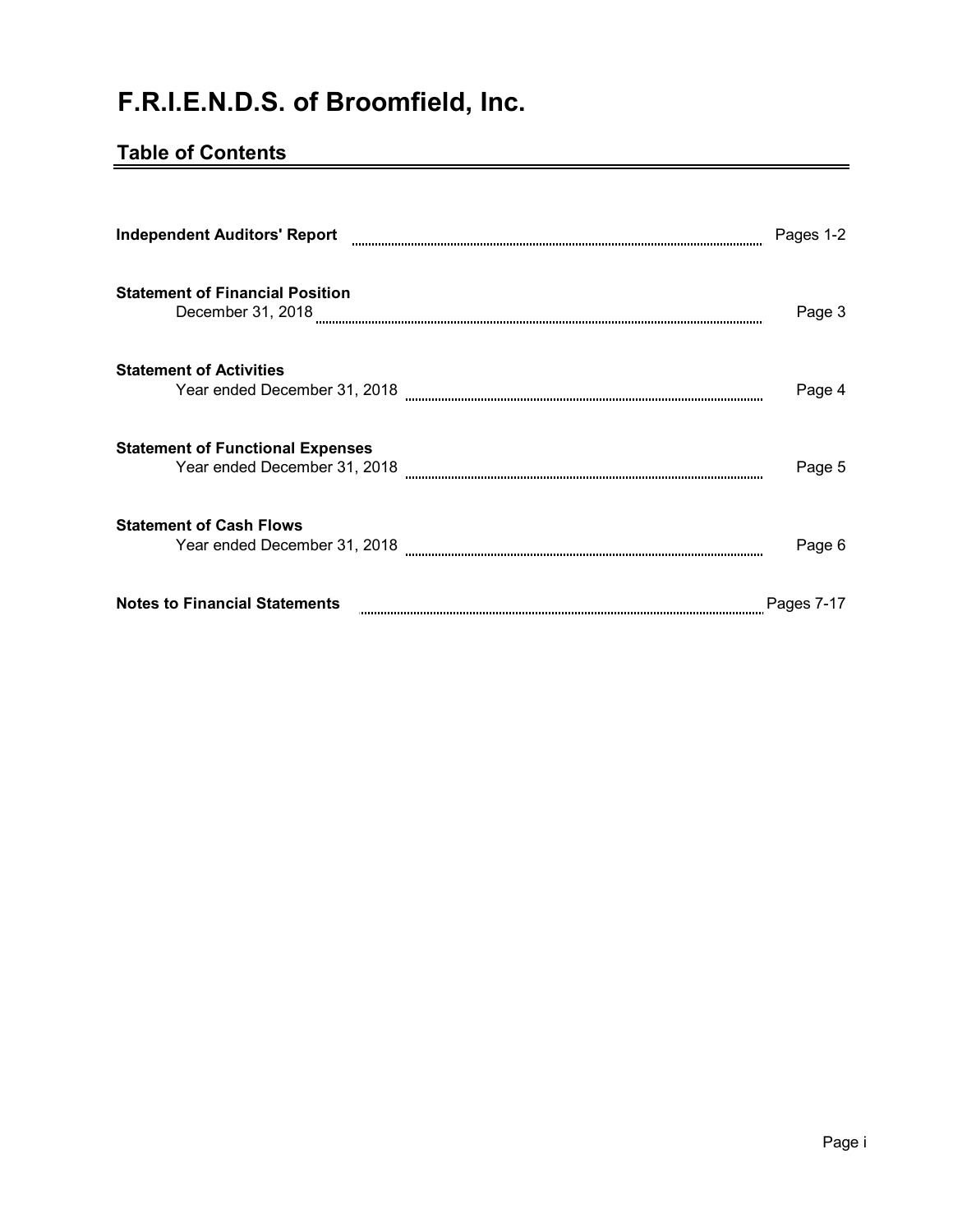

**Independent Auditors' Report**

To the Board of Directors F.R.I.E.N.D.S. of Broomfield, Inc. Broomfield, Colorado

We have audited the accompanying financial statements of F.R.I.E.N.D.S. of Broomfield, Inc. (a nonprofit organization), which comprise the statement of financial position as of December 31, 2018, and the related statements of activities, functional expenses, and cash flows for the year then ended, and the related notes to the financial statements.

#### **Management's Responsibility for the Financial Statements**

Management is responsible for the preparation and fair presentation of these financial statements in accordance with accounting principles generally accepted in the United States of America; this includes the design, implementation, and maintenance of internal control relevant to the preparation and fair presentation of financial statements that are free from material misstatement, whether due to fraud or error.

#### **Auditors' Responsibility**

Our responsibility is to express an opinion on these financial statements based on our audit. We conducted our audit in accordance with auditing standards generally accepted in the United States of America. Those standards require that we plan and perform the audit to obtain reasonable assurance about whether the financial statements are free from material misstatement.

An audit involves performing procedures to obtain audit evidence about the amounts and disclosures in the financial statements. The procedures selected depend on the auditor's judgment, including the assessment of the risks of material misstatement of the financial statements, whether due to fraud or error. In making those risk assessments, the auditor considers internal control relevant to the entity's preparation and fair presentation of the financial statements in order to design audit procedures that are appropriate in the circumstances, but not for the purpose of expressing an opinion on the effectiveness of the entity's internal control. Accordingly, we express no such opinion. An audit also includes evaluating the appropriateness of accounting policies used and the reasonableness of significant accounting estimates made by management, as well as evaluating the overall presentation of the financial statements.

We believe that the audit evidence we have obtained is sufficient and appropriate to provide a basis for our audit opinion.

**PCPS** 

AICPA)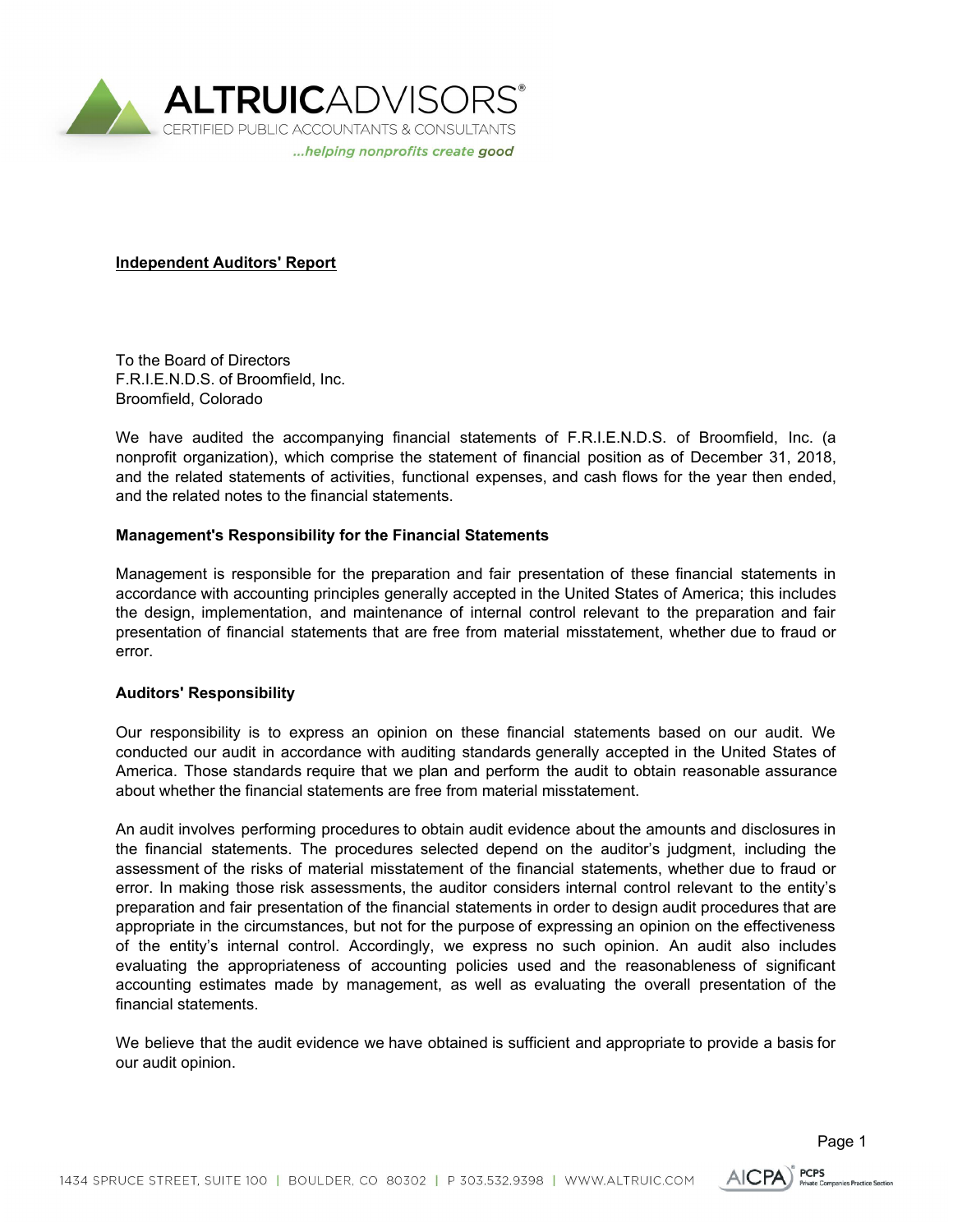#### **Independent Auditors' Report (continued)**

#### **Opinion**

In our opinion, the financial statements referred to above present fairly, in all material respects, the financial position of F.R.I.E.N.D.S. of Broomfield, Inc. as of December 31, 2018, and the changes in its net assets and its cash flows for the year then ended in accordance with accounting principles generally accepted in the United States of America.

*Altruic Advisors, PLLC*

Certified Public Accountants

Boulder, Colorado October 1, 2019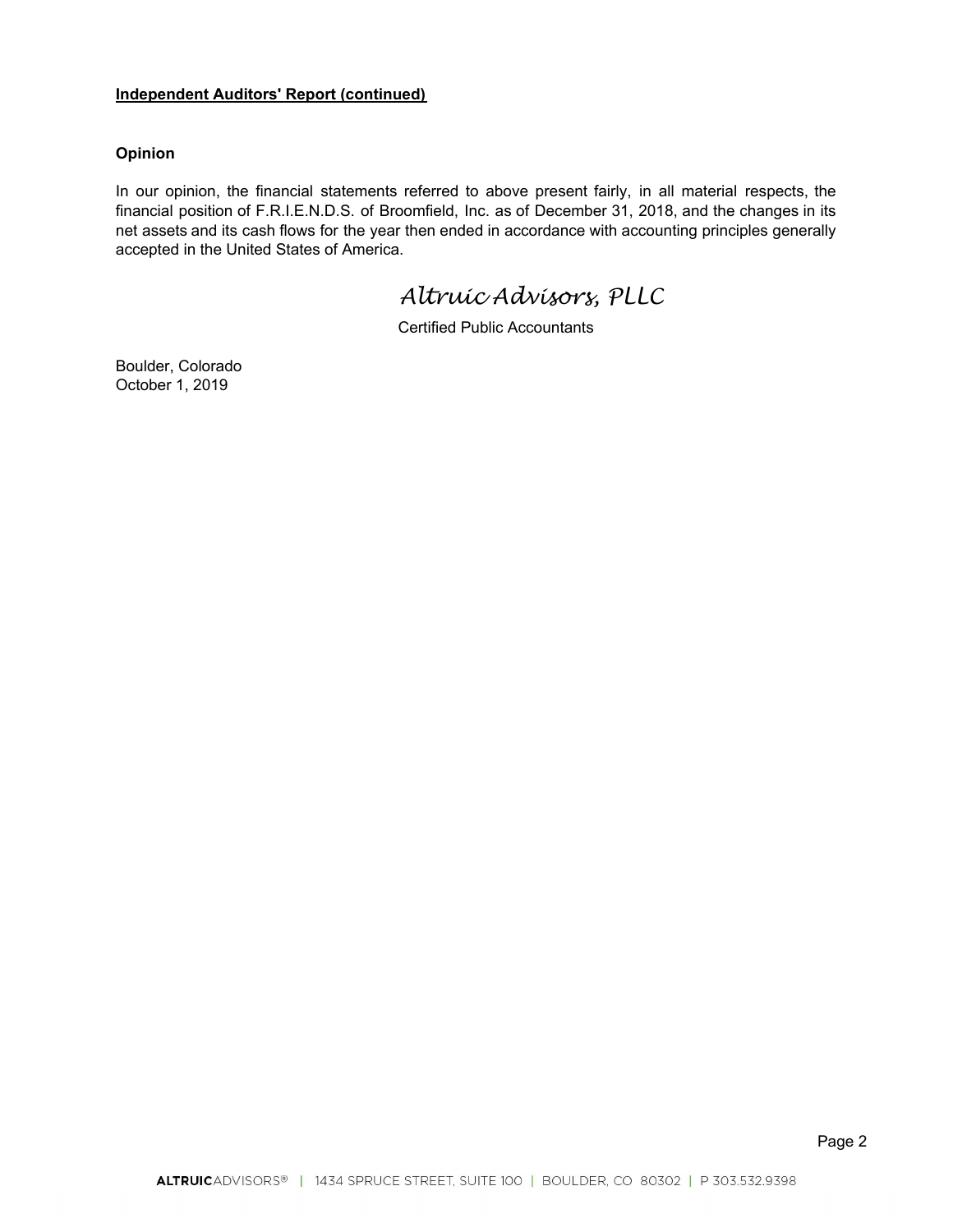## **Statement of Financial Position**

#### December 31, 2018

### **ASSETS**

| <b>Current Assets</b>                            |                 |
|--------------------------------------------------|-----------------|
| Cash and cash equivalents                        | \$<br>401,802   |
| Investments                                      | 10,344          |
| Accounts receivable                              | 130,992         |
| Contributions receivable, current portion        | 26,400          |
| Prepaid expenses                                 | 15,219          |
| Total current assets                             | 584,757         |
| <b>Property and Equipment, net</b>               | 2,807,396       |
| <b>Other Assets</b>                              |                 |
| Cash restricted for capital campaign             | 6,377           |
| Contributions receivable, noncurrent             | 64,524          |
| Beneficial interest in assets held at foundation | 88,997          |
| Total other assets                               | 159,898         |
| <b>Total assets</b>                              | 3,552,051       |
| <b>LIABILITIES AND NET ASSETS</b>                |                 |
| <b>Current Liabilities</b>                       |                 |
| Accounts payable                                 | \$<br>40,302    |
| Accrued compensation and benefits                | 30,243          |
| Deferred revenue                                 | 70,880          |
| Capital lease obligations                        | 2,976           |
| Notes payable, current portion                   | 246,684         |
| <b>Total current liabilities</b>                 | 391,085         |
| <b>Long-Term Liabilities</b>                     |                 |
| Notes payable, net of current portion            | 825,729         |
| <b>Total liabilities</b>                         | 1,216,814       |
| <b>Net Assets</b>                                |                 |
| Without donor restrictions                       |                 |
| Undesignated                                     | 321,418         |
| Board-designated endowment                       | 88,997          |
| Equity in property and equipment                 | 1,732,007       |
| Total unrestricted net assets                    | 2,142,422       |
| With donor restrictions                          | 192,815         |
| Total net assets                                 | 2,335,237       |
| Total liabilities and net assets                 | \$<br>3,552,051 |

The accompanying Notes are an integral part of these financial statements **Page 3**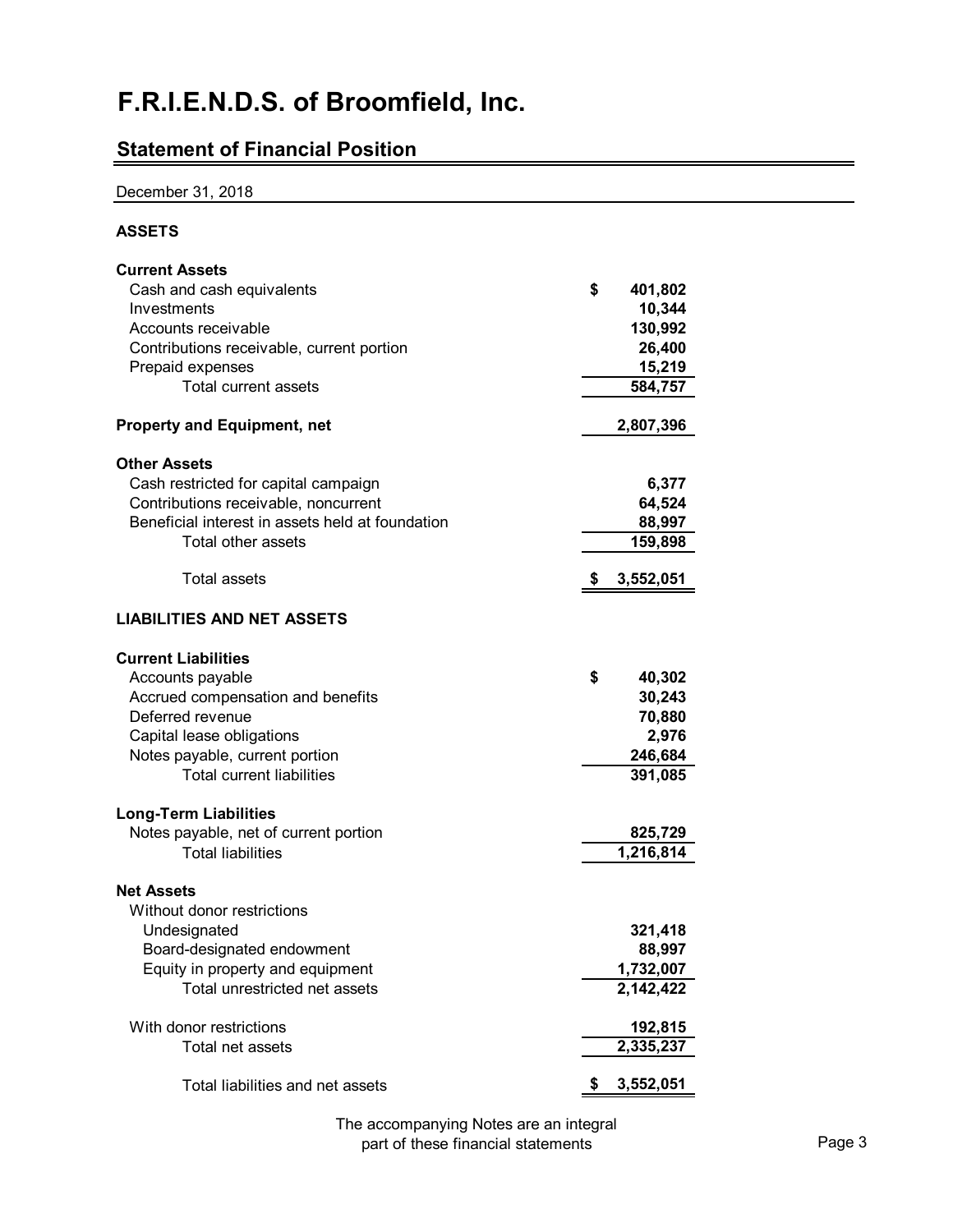## **Statement of Activities**

#### Year ended December 31, 2018

|                                            | <b>Without Donor</b><br><b>Restrictions</b> | <b>With Donor</b><br><b>Restrictions</b> | <b>Total</b>    |
|--------------------------------------------|---------------------------------------------|------------------------------------------|-----------------|
| <b>Operating Revenue and Support</b>       |                                             |                                          |                 |
| <b>Operating Revenue</b>                   |                                             |                                          |                 |
| Program services                           | \$<br>781,258                               | \$                                       | \$<br>781,258   |
| Travel program fees                        | 235,375                                     |                                          | 235,375         |
| Total operating revenue                    | 1,016,633                                   |                                          | 1,016,633       |
| <b>Operating Support</b>                   |                                             |                                          |                 |
| Contributions and grants                   | 448,237                                     | 7,319                                    | 455,556         |
| Special events income, net                 | 59,811                                      |                                          | 59,811          |
| Net assets released from restrictions      |                                             |                                          |                 |
| Satisfaction of program restrictions       | 130,016                                     | (130, 016)                               |                 |
| Expiration of time restrictions            | 157,384                                     | (157, 384)                               |                 |
| Total operating support                    | 795,448                                     | (280, 081)                               | 515,367         |
| Total operating revenue and support        | 1,812,081                                   | (280, 081)                               | 1,532,000       |
| <b>Operating Expenses</b>                  |                                             |                                          |                 |
| Program services                           | 1,270,918                                   |                                          | 1,270,918       |
| Supporting services                        |                                             |                                          |                 |
| General and administrative                 | 162,792                                     |                                          | 162,792         |
| Fundraising                                | 97,967                                      |                                          | 97,967          |
| Total operating expenses                   | 1,531,677                                   |                                          | 1,531,677       |
| Total operating revenue and support in     |                                             |                                          |                 |
| excess (deficit) of operating expenses     | 280,404                                     | (280, 081)                               | 323             |
| <b>Other Changes</b>                       |                                             |                                          |                 |
| Change in value of beneficial interest in  |                                             |                                          |                 |
| assets held at foundation                  | 2,676                                       |                                          | 2,676           |
| Investment income, net                     | 6,312                                       |                                          | 6,312           |
| Total revenue                              | 8,988                                       |                                          | 8,988           |
| <b>Change in Net Assets</b>                | 289,392                                     | (280, 081)                               | 9,311           |
| Net Assets, Beginning of Year,             |                                             |                                          |                 |
| <b>As Previously Stated</b>                | 1,924,038                                   | 472,896                                  | 2,396,934       |
| <b>Prior Period Adjustment</b>             | (71,008)                                    |                                          | (71,008)        |
| Net Assets, Beginning of Year, As Restated | 1,853,030                                   | 472,896                                  | 2,325,926       |
| Net Assets, End of Year                    | \$<br>2,142,422                             | \$<br>192,815                            | \$<br>2,335,237 |

The accompanying Notes are an integral part of these financial statements **Page 4**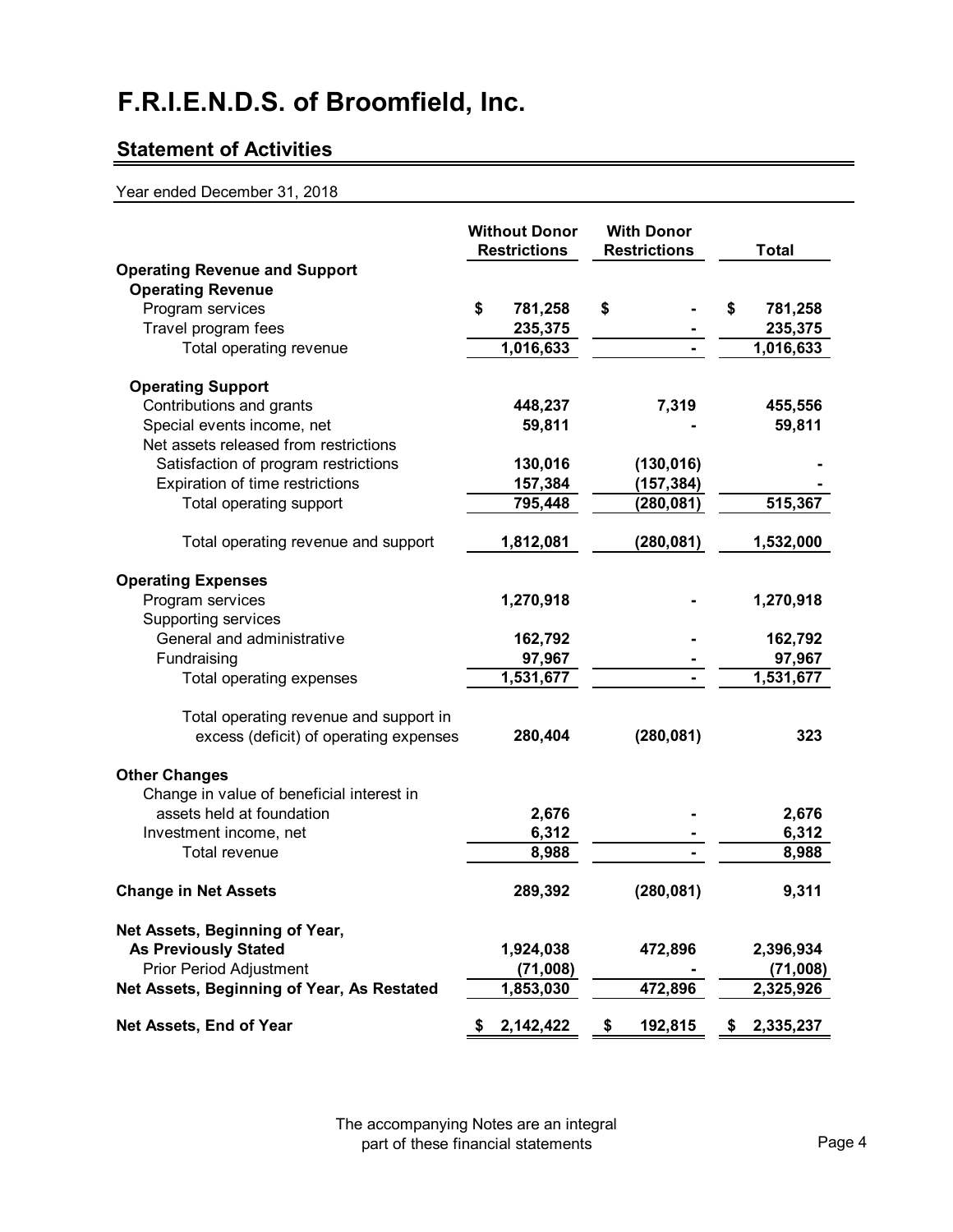## **Statement of Functional Expenses**

#### December 31, 2018

|                              |                 | <b>Supporting Services</b> |                    |    |                    |                 |
|------------------------------|-----------------|----------------------------|--------------------|----|--------------------|-----------------|
|                              | Program         |                            | <b>General and</b> |    |                    |                 |
|                              | <b>Services</b> | <b>Administrative</b>      |                    |    | <b>Fundraising</b> | <b>Total</b>    |
| Salaries and wages           | \$<br>595,530   | \$                         | 86,101             | \$ | 35,875             | \$<br>717,506   |
| Employee benefits            | 3,663           |                            | 530                |    | 221                | 4,414           |
| Payroll taxes                | 48,659          |                            | 7,035              |    | 2,931              | 58,625          |
| Contract labor               | 43,501          |                            |                    |    | 457                | 43,958          |
| Total personnel costs        | 691,353         |                            | 93,666             |    | 39,484             | 824,503         |
| Travel program expenses      | 126,966         |                            |                    |    |                    | 126,966         |
| Interest expense             | 59,273          |                            |                    |    |                    | 59,273          |
| Occupancy                    | 50,092          |                            | 8,840              |    |                    | 58,932          |
| Transportation               | 55,561          |                            |                    |    |                    | 55,561          |
| Information technology       | 46,146          |                            | 7,058              |    | 1,086              | 54,290          |
| Repairs and maintenance      | 41,414          |                            | 3,681              |    | 920                | 46,015          |
| Insurance                    | 41,182          |                            | 2,167              |    |                    | 43,349          |
| Program expenses             | 38,619          |                            |                    |    |                    | 38,619          |
| <b>Professional fees</b>     | 1,867           |                            | 8,589              |    | 26,888             | 37,344          |
| Miscellaneous                | 2,319           |                            | 2,497              |    | 13,021             | 17,837          |
| <b>Supplies</b>              | 8,372           |                            | 8,372              |    |                    | 16,744          |
| Marketing and outreach       |                 |                            |                    |    | 15,815             | 15,815          |
| Training and education       | 8,929           |                            | 1,076              |    | 753                | 10,758          |
| Volunteer and staff expenses | 1,184           |                            | 4,737              |    |                    | 5,921           |
| <b>Bank fees</b>             |                 |                            | 4,878              |    |                    | 4,878           |
| Total operating expenses     |                 |                            |                    |    |                    |                 |
| before depreciation          | 1,173,277       |                            | 145,561            |    | 97,967             | 1,416,805       |
| Depreciation                 | 97,641          |                            | 17,231             |    |                    | 114,872         |
| Total operating expenses     | \$<br>1,270,918 | \$                         | 162,792            | \$ | 97,967             | \$<br>1,531,677 |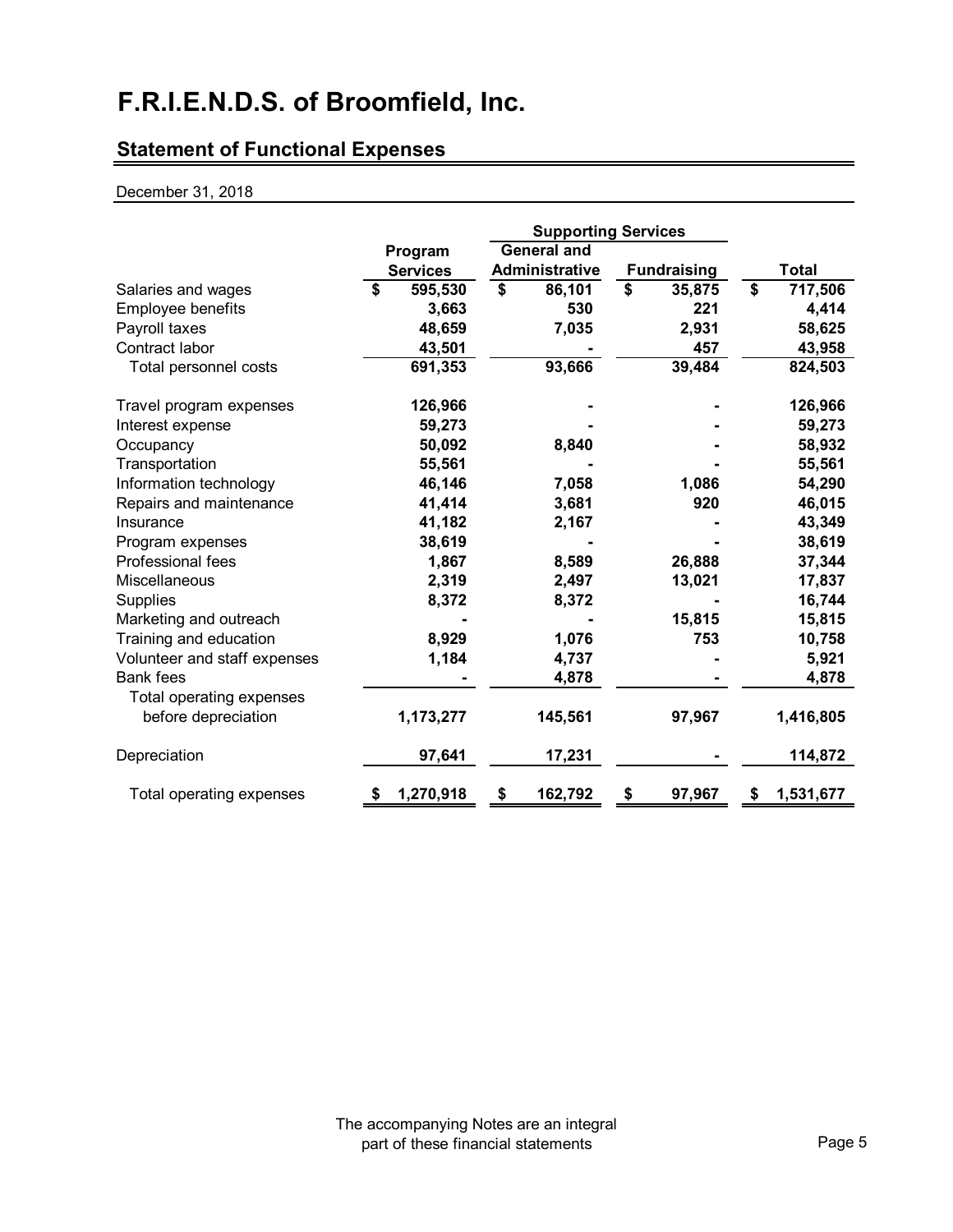### **Statement of Cash Flows**

Increase (Decrease) in Cash, Cash Equivalents, and Restricted Cash

Year ended December 31, 2018

| <b>Cash Flows From Operating Activities</b>                |               |
|------------------------------------------------------------|---------------|
| Change in net assets                                       | \$<br>9,311   |
| Adjustments to reconcile change in net assets              |               |
| to net cash provided by operating activities               |               |
| Depreciation                                               | 114,872       |
| Amortization of discount on notes payable                  | 58,665        |
| Amortization of discount on land lease                     | (4, 330)      |
| In-kind land lease expenses                                | 26,400        |
| Realized gain on investments                               | (190)         |
| Unrealized loss on investments                             | 125           |
| Change in value of beneficial interest in                  |               |
| assets held at foundation                                  | (2,676)       |
| Donated investments                                        | (10,089)      |
| Donated equipment                                          | (9, 333)      |
| Increase (decrease) from changes in assets and liabilities |               |
| Accounts receivable                                        | (24, 377)     |
| Contributions receivable, net                              | 72,319        |
| Prepaid expenses                                           | (9,270)       |
| Accounts payable                                           | 33,234        |
| Accrued compensation and benefits                          | 10,132        |
| Deferred revenue                                           | 70,880        |
| Net cash provided by operating activities                  | 335,673       |
| <b>Cash Flows From Investing Activities</b>                |               |
| Proceeds from sale of investments                          | 9,954         |
| Purchases of investments                                   |               |
| Purchases of property and equipment                        | (27, 309)     |
| Net cash used by investing activities                      | (17, 355)     |
|                                                            |               |
| <b>Cash Flows From Financing Activities</b>                |               |
| Principal payments on capital leases                       | (2,834)       |
| Principal payments on notes payable                        | (130, 015)    |
| Net cash used by financing activities                      | (132,849)     |
| Net Increase in Cash, Cash Equivalents and Restricted Cash | 185,469       |
| Cash, Cash Equivalents and                                 |               |
| Restricted Cash, Beginning of Year                         | 222,710       |
|                                                            |               |
| Cash, Cash Equivalents and Restricted Cash, End of Year    | \$<br>408,179 |
|                                                            |               |
| <b>Supplemental Information</b>                            |               |
| Cash paid for interest                                     | \$<br>608     |

The accompanying Notes are an integral part of these financial statements **Page 6**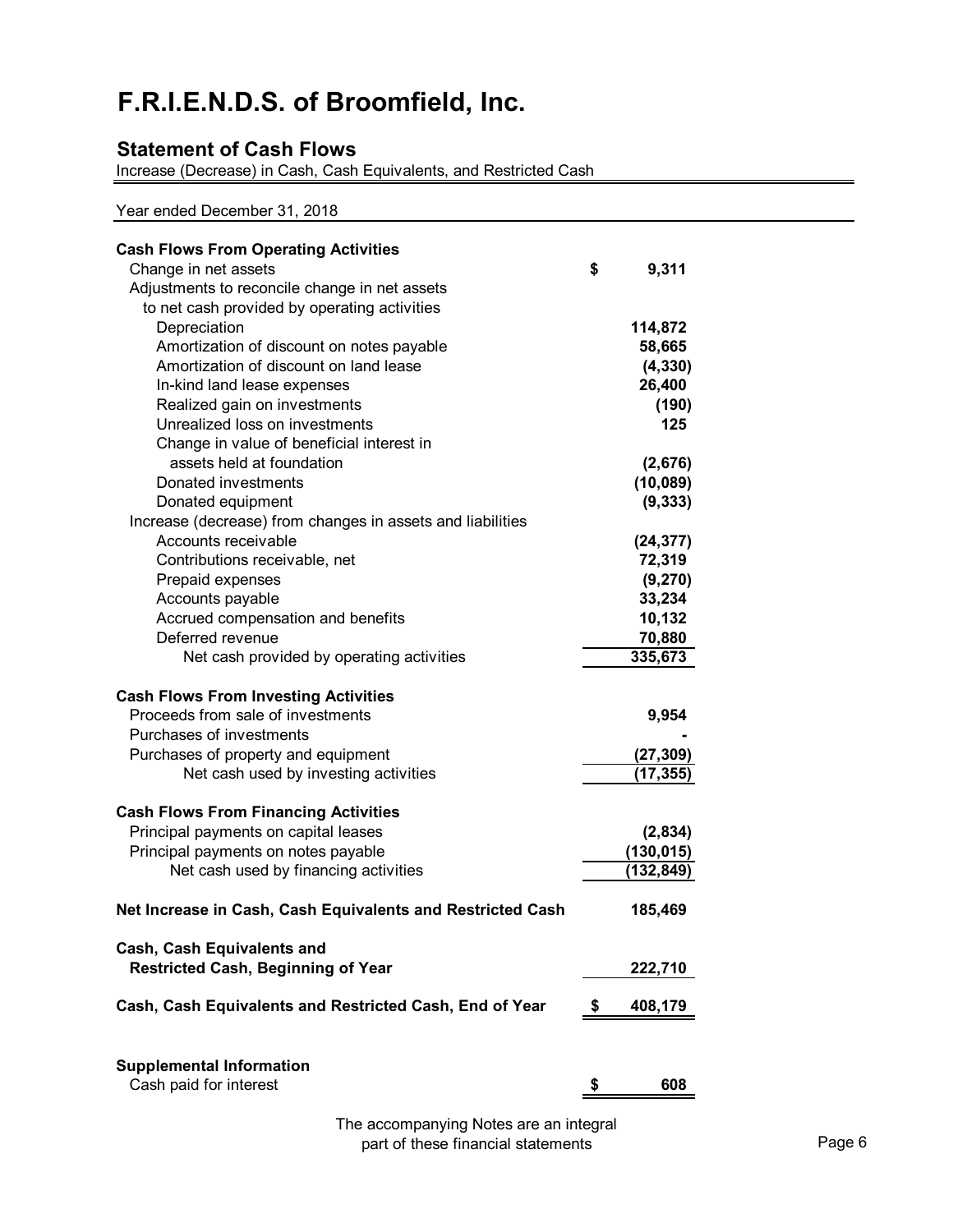### **Notes to Financial Statements**

December 31, 2018

#### **Note 1 - Nature of Organization and Significant Accounting Policies**

*Nature of Organization.* F.R.I.E.N.D.S. of Broomfield, Inc. (the "Organization") is a Colorado nonprofit corporation that is dedicated to providing support services to individuals with developmental disabilities through a day program, supported employment, residential program, and a social activity program. Funding for the Organization is primarily obtained through service fees and charitable contributions from interested parties.

*Basis of Accounting.* The financial statements of the Organization have been prepared on the accrual basis of accounting and, accordingly, reflect all significant receivables, payables, and other liabilities.

*Basis of Presentation.* The Organization reports information regarding its financial position and activities according to two classes of net assets: net assets without donor restrictions and net assets with donor restrictions.

*Net Assets Without Donor Restrictions.* Net assets resulting from revenues generated by receiving contributions that have no donor stipulations, providing services, and receiving interest and other income, less expenses incurred in providing program related services, raising contributions, and performing administrative functions.

*Net Assets With Donor Restrictions.* Net assets resulting from gifts of cash and other assets that are received with donor stipulations that limit the use of the donated assets, until the donor restriction expires, that is until the stipulated time restriction ends or the purpose of the restriction is accomplished.

*Use of Estimates.* The preparation of financial statements in conformity with accounting principles generally accepted in the United States of America requires management to make estimates and assumptions that affect certain reported amounts and disclosures. Accordingly, actual results could differ from those estimates.

*Cash and Cash Equivalents.* Cash consists of checking and savings accounts held at financial institutions. For purposes of the statement of cash flows, the Organization considers all highly liquid debt instruments with maturities of three months or less to be cash equivalents.

*Investments.* The Organization's investments are stated at fair value. Fair value is the price that would be received to sell an asset or paid to transfer a liability in an orderly transaction between market participants at the measurement date. The Organization's management determines the valuation policies utilizing information provided by the investment advisors and custodians.

Unrealized gains and losses are included in net investment income in the accompanying statement of activities. Investment income and gains restricted by donors are reported as increases in net assets without donor restrictions if the restrictions are met (either a stipulated time period ends or a purpose restriction is accomplished) in the reporting period in which the income and gains are recognized.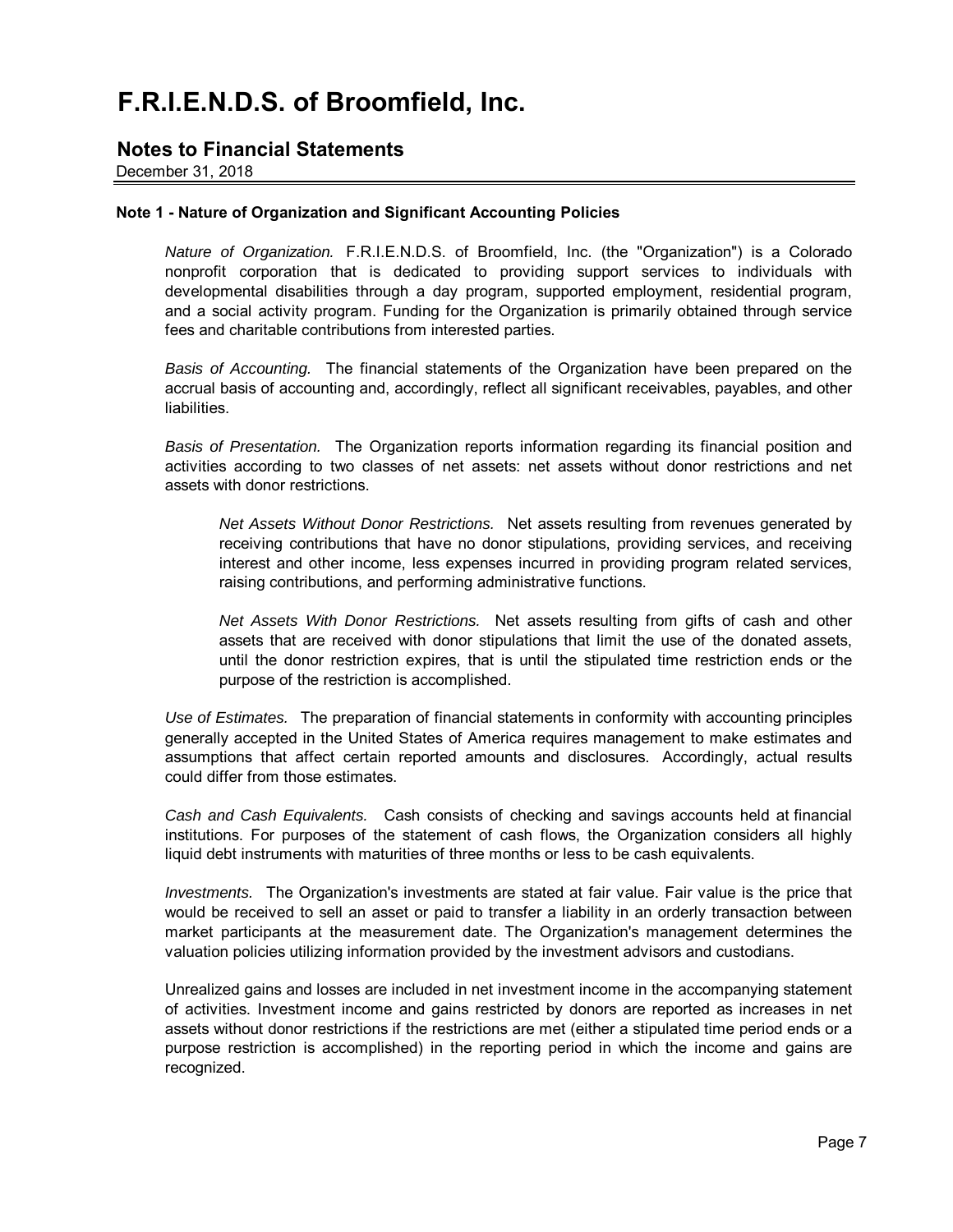### **Notes to Financial Statements**

December 31, 2018

#### **Note 1 - Nature of Organization and Significant Accounting Policies (continued)**

*Fair Value Measurements.* The Organization reports using fair value measurements, which among other things requires enhanced disclosures about investments that are measured and reported at fair value and establishes a framework for measuring fair value. The framework provides a fair value hierarchy that prioritizes the inputs to valuation techniques used to measure fair value. The hierarchy gives the highest priority to unadjusted quoted prices in active markets for identical assets or liabilities (Level 1 measurements) and the lowest priority to unobservable inputs (Level 3 measurements). The three levels of the fair value hierarchy are described below:

- Level 1 Inputs to the valuation methodology are unadjusted quoted prices for identical assets or liabilities in active markets that the Organization has the ability to access.
- Level 2 Inputs to the valuation methodology include:
	- Quoted prices for similar assets or liabilities in active markets;
	- Quoted prices for identical or similar assets or liabilities in inactive markets;
	- Inputs other than quoted prices that are observable for the asset or liability;
	- Inputs that are derived principally from or corroborated by observable market data by correlation or other means.

If the asset or liability has a specified (contractual) term, the Level 2 input must be observable for substantially the full term of the asset or liability.

Level 3 Inputs to the valuation methodology are unobservable and significant to the fair value measurement.

The asset's or liability's fair value measurement level within the fair value hierarchy is based on the lowest level of any input that is significant to the fair value measurements. Valuation techniques used need to maximize the use of observable inputs and minimize the use of unobservable inputs.

Following is a description of the valuation methodologies used for assets measured at fair value on a recurring basis:

*Equity Securities.* The Organization values equity securities with readily determinable market values at fair value as determined by quoted market prices on national securities exchanges valued at the closing price on the last business day of the fiscal year. Securities traded on the over-the-counter market are valued at the last reported bid price.

*Beneficial Interest in Assets Held at Foundation.* The Organization values the beneficial interest in assets held at foundation at the net asset value ("NAV") of units held by the Organization at year end. The NAV, as provided by The Broomfield Community Foundation (the Foundation), is used as a practical expedient to estimate fair value. The NAV is based on the fair value of the underlying investments held by the Foundation less its liabilities. This practical expedient is not used when it is determined to be probable that the Foundation will sell the investment for an amount different than the reported NAV.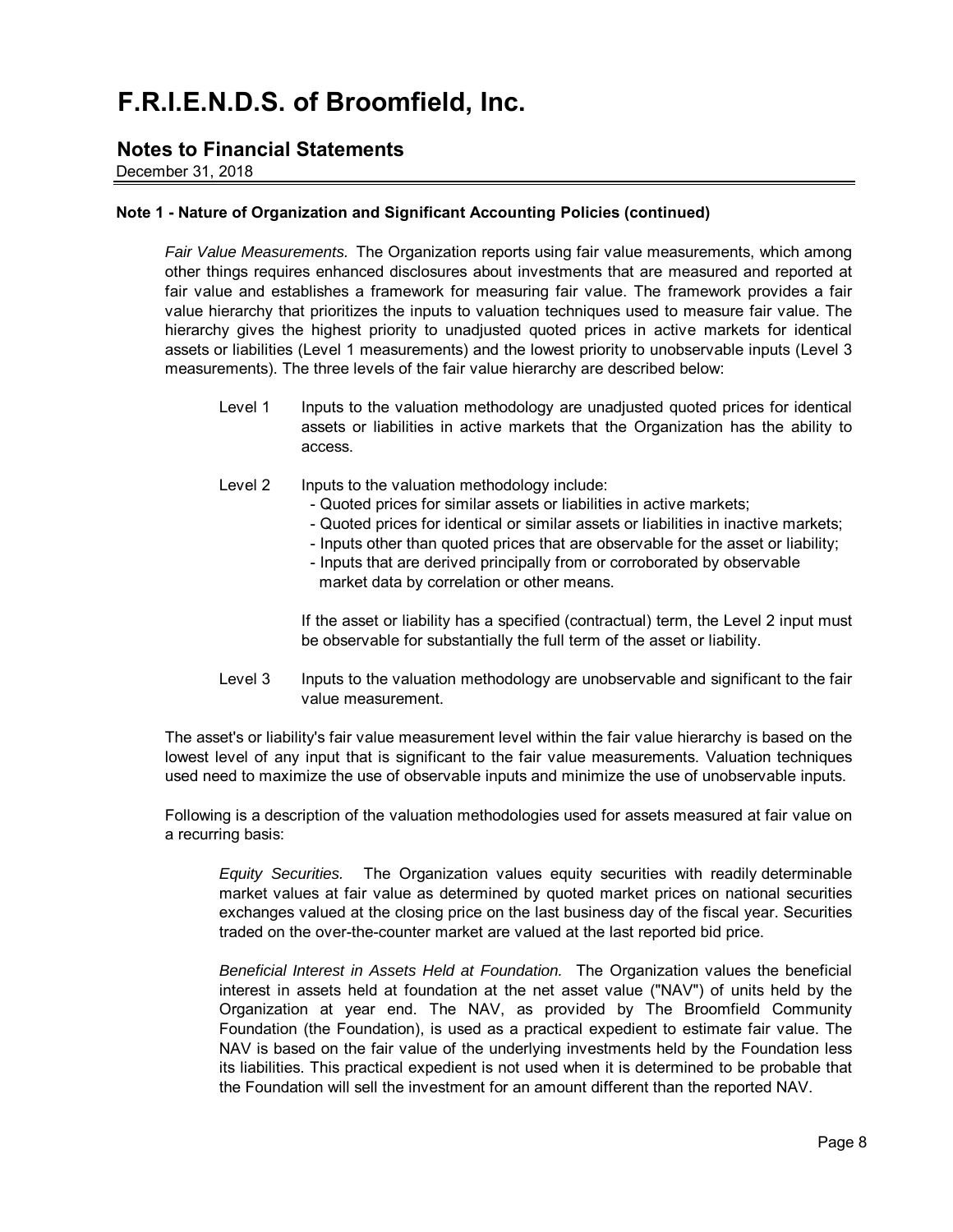### **Notes to Financial Statements**

December 31, 2018

#### **Note 1 - Nature of Organization and Significant Accounting Policies (continued)**

*Fair Value Measurements (continued).* The methods described above may produce a fair value calculation that may not be indicative of net realizable value or reflective of future fair values. Furthermore, while the Organization believes its valuation methods are appropriate and consistent with other market participants, the use of different methodologies or assumptions to determine the fair value of certain financial instruments could result in a different fair value measurement at the reporting date. There have been no changes in the methodologies used at December 31, 2018.

*Accounts Receivable.* Accounts receivable are stated net of allowances for uncollectible accounts. At the time accounts receivable are originated, the Organization considers an allowance for doubtful accounts based on the creditworthiness of the program participant. The allowance is continually reviewed and adjusted to maintain the allowance at a level considered adequate to cover future uncollectible amounts. The allowance is management's best estimate of uncollectible amounts and is determined based on historical performance that is tracked by the Organization on an ongoing basis. As of December 31, 2018, management believes all accounts receivable are fully collectible, and accordingly, no allowance for doubtful accounts has been recorded.

*Contributions Receivable.* Unconditional promises to give are recognized as revenue in the period received. Contributions receivable are recorded at the amount the Organization expects to receive, allowing for estimated uncollectible contributions. The allowance for uncollectible contributions is estimated based on management's review of specific contributions outstanding. As of December 31, 2018, management believes all contributions receivable are fully collectible, and accordingly, no allowance for doubtful accounts has been recorded. Conditional promises to give are recognized when the conditions on which they depend are substantially met.

*Property and Equipment.* It is the Organization's policy to capitalize property and equipment at cost for purchases over \$400, while repair and maintenance items are charged to expense. Donations of property and equipment are capitalized at their estimated fair value at the date of gift. Such donations are reported as contributions without donor restrictions unless the donor has restricted the donated asset to a specific purpose. Property and equipment is depreciated using straight-line methods over the estimated useful lives of the assets, which is generally forty years for buildings, five to seven years for equipment, furniture, and fixtures, five years for vehicles, and three years for software. Depreciation expense totaled \$114,872 for the year ended December 31, 2018. Amortization of leased assets and software is included in depreciation expense.

*Impairment of Long-Lived Assets.* In the event that facts and circumstances indicate that equipment, or other assets, may be impaired, an evaluation of recoverability would be performed. If an evaluation is required, the estimated future undiscounted cash flows associated with the asset are compared to the asset's carrying amount to determine if a write-down to market value would be necessary. No impairment losses were recorded during the year ended December 31, 2018.

*Revenue Recognition.* Revenues are recorded as the services are rendered. Prepaid amounts are recorded as a deferred revenue liability when payments are received. As the services are rendered, revenue is then recorded.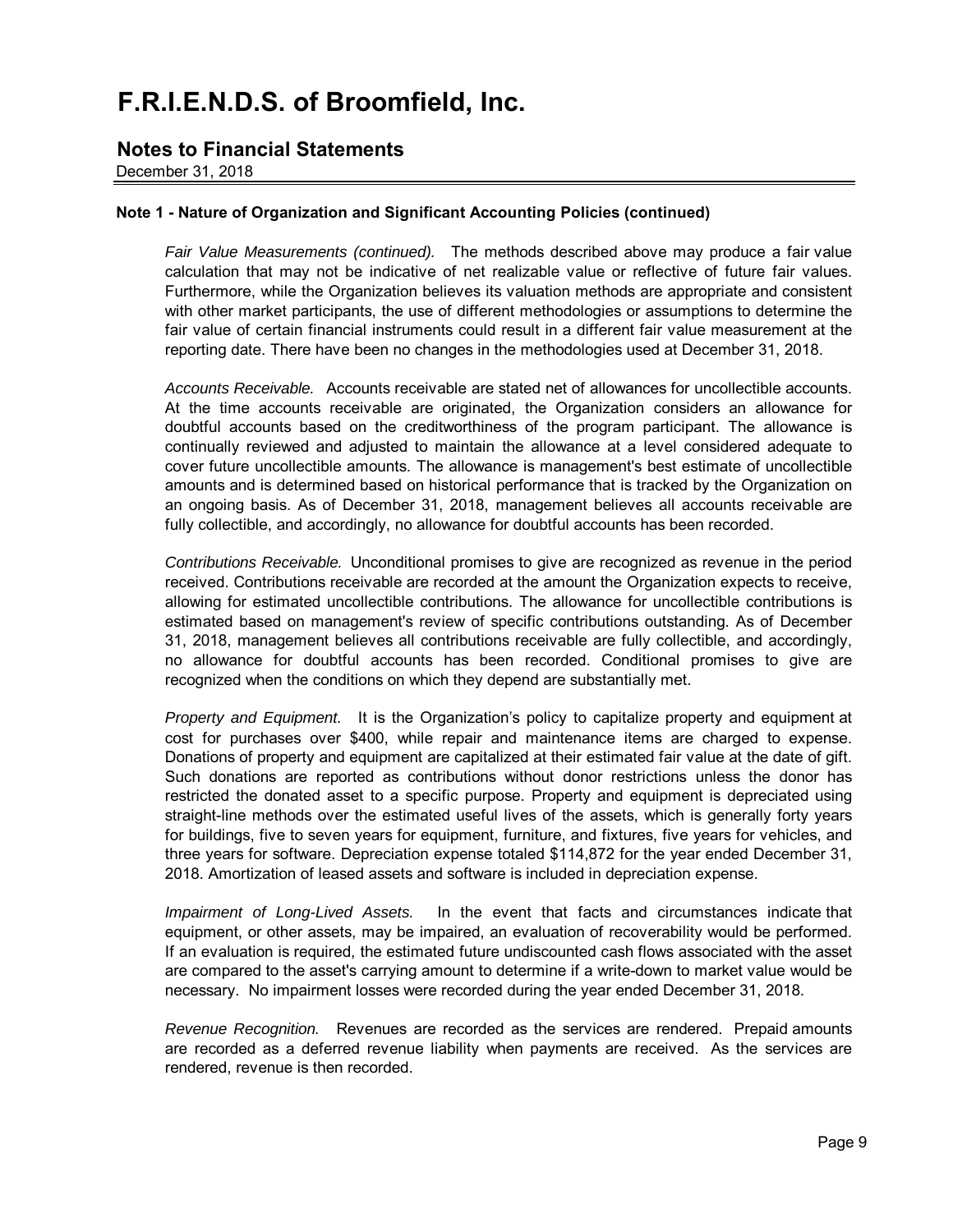### **Notes to Financial Statements**

December 31, 2018

#### **Note 1 - Nature of Organization and Significant Accounting Policies (continued)**

*Contributions.* Contributions are recognized when the donation is received. Donor-restricted contributions are reported as increases in net assets with donor restrictions. When a restriction expires, net assets with donor restrictions are reclassified to net assets without donor restrictions. Contributions and grants that are restricted by the donor or grantor are reported as increases in net assets without donor restrictions if the restrictions expire in the fiscal year in which the contributions are recognized.

*Contributed Services.* Contributed services are recognized if the services received satisfy the criteria for recognition. The contributions of services are recognized if services received (a) create or enhance non-financial assets or (b) require specialized skills that are provided by individuals possessing those skills and would typically need to be purchased if not provided by donation. Certain other volunteer services are not recorded in these financial statements as they do not meet the criteria for recognition. There were no contributed services for the year ended December 31, 2018.

*Functional Allocation of Expenses.* The costs of providing various programs and other activities have been summarized on a functional basis. Accordingly, direct expenses have been allocated to the applicable program for which the expenses were incurred. Indirect expenses have been allocated between program and supporting services based on an analysis of personnel time and space utilized for the related activities.

*Income Taxes.* The Organization is a nonprofit corporation exempt from income taxes as described in Section 501(c)(3) of the Internal Revenue Code and is classified by the Internal Revenue Service as other than a private foundation. Accordingly, no provision for income taxes has been made.

*Subsequent Events.* The Organization evaluates events and transactions occurring subsequent to the date of the financial statements for matters requiring recognition or disclosure in the financial statements. The accompanying financial statements consider events through October 1, 2019, the date at which the financial statements were available for release.

#### **Note 2 - New Accounting Pronouncements and Prior Period Adjustments**

In August 2016, the FASB issued Accounting Standards Update (ASU) 2016-14, *Presentation of Financial Statements of Not-for-Profit Entities* , with the stated purpose of improving financial reporting by not-for-profit entities. During the year ended December 31, 2018, the Organization adopted the requirements of ASU 2016-14 and, as a result, adjusted the presentation of its financial statements accordingly. The new standard changes the following aspects of the Organization's financial statements.

The temporarily restricted net asset class has been renamed "net assets with donor restrictions".

The unrestricted net asset class has been renamed "net assets without donor restrictions".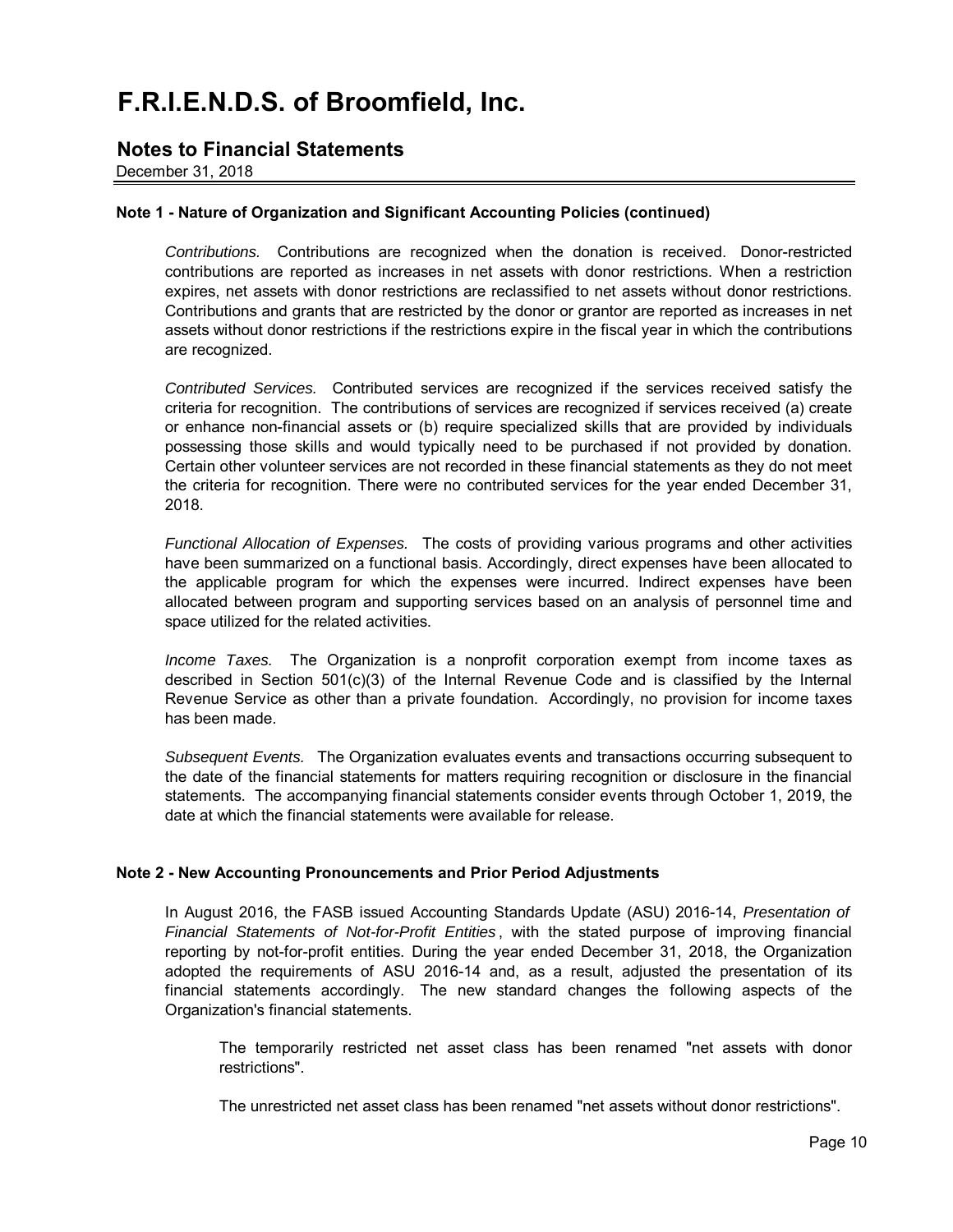### **Notes to Financial Statements**

December 31, 2018

#### **Note 2 - New Accounting Pronouncements and Prior Period Adjustments (continued)**

The financial statements include a new disclosure about liquidity and availability of resources (Note 14).

During the year ended December 31, 2018, the Organization chose to early adopt the provisions of ASU 2016-18, *Statement of Cash Flows - Restricted Cash* . The ASU changes the classification of restricted cash in the statement of cash flows.

The Organization has recorded a prior period adjustment to correct financial reporting errors discovered by management after the release of the December 31, 2017 financial statements. The prior period adjustment corrects for the recognition of revenue. The financial statements have been restated to decrease accounts receivable and net assets without donor restrictions by \$71,008 at December 31, 2017.

The changes have the following effect on net assets at December 31, 2017:

|                                       |               | <b>After Adoption</b> |
|---------------------------------------|---------------|-----------------------|
|                                       |               | of ASU 2016-14        |
|                                       | As Originally | and Prior Period      |
|                                       | Presented     | Adjustment            |
| Unrestricted net assets               | \$1,924,038   | S                     |
| Temporarily restricted net assets     | 472,896       |                       |
| Net assets without donor restrictions |               | 1,853,030             |
| Net assets with donor restrictions    |               | 472,896               |
|                                       | 2,396,934     | 2,325,926             |
|                                       |               |                       |

#### **Note 3 - Fair Value Measurements**

The following table summarizes the Organization's fair value of assets measured on a recurring basis by fair value hierarchy as of December 31, 2018:

|                                                                             | Level 1 |        | Level 2 |  | Level 3 |     | Total  |  |
|-----------------------------------------------------------------------------|---------|--------|---------|--|---------|-----|--------|--|
| Equity securities<br>Domestic common stock<br>Beneficial interest in assets |         | 10.344 | ۰.      |  |         | \$. | 10.344 |  |
| held at foundation                                                          |         |        | 88,997  |  |         |     | 88,997 |  |
|                                                                             |         | 10.344 | 88.997  |  |         |     | 99.341 |  |

*Changes in Fair Value Levels.* The availability of observable market data is monitored to assess the appropriate classification of financial instruments within the fair value hierarchy. Changes in economic conditions or model-based valuation techniques may require the transfer of financial instruments from one fair value level to another. In such instances, the transfer is reported at the beginning of the reporting period.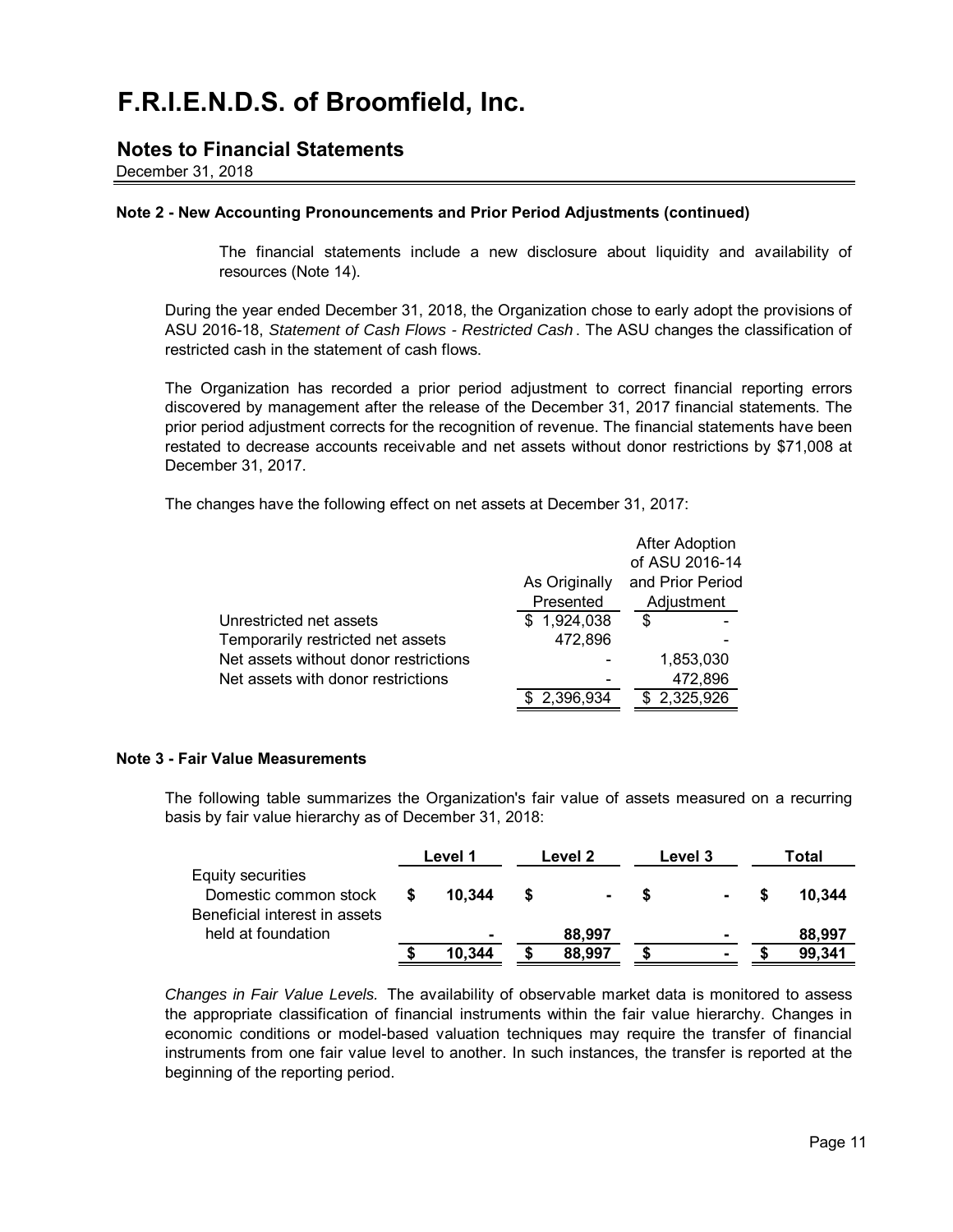### **Notes to Financial Statements**

December 31, 2018

#### **Note 3 - Fair Value Measurements (continued)**

The Organization evaluated the significance of transfers between levels based upon the nature of the financial instruments and size of the transfer relative to total net assets available for benefits. For the year ended December 31, 2018, there were no significant transfers in or out of fair value levels.

The following sets forth a summary of the Organization's beneficial interest in assets held at foundation reported at NAV at December 31, 2018:

| Fair   | Unfunded    |           | Redemption Other Redemption Redemption                                          |               |
|--------|-------------|-----------|---------------------------------------------------------------------------------|---------------|
| Value  | Commitments | Frequency | <b>Restrictions</b>                                                             | Notice Period |
| 88,997 | N/A         | Immediate | Redemptions will only<br>be made upon written<br>request of the<br>Organization | None          |

Net investment income consisted of the following for the year ended December 31, 2018:

| Interest and dividends                    | 6.246 |
|-------------------------------------------|-------|
| Net realized and unrealized               |       |
| gain on investments                       | 66    |
| Change in value of beneficial interest in |       |
| assets held at foundation                 | 2,676 |
|                                           | 8.988 |

#### **Note 4 - Contributions Receivable**

Contributions receivable consisted of the following at December 31, 2018:

| One year or less<br>26,400<br>S<br>70,376<br>Two to five years<br>96,776 |  |
|--------------------------------------------------------------------------|--|
|                                                                          |  |
|                                                                          |  |
|                                                                          |  |
| (5, 852)<br>Less net present value discount                              |  |
| 90,924                                                                   |  |
| (26, 400)<br>Less current portion                                        |  |
| Net contributions receivable, noncurrent<br>64,524<br>\$                 |  |

Contributions receivable are measured in the aggregate using present value techniques that consider historical trends of collection similar to the fund raising activities, the type of donor, general economic conditions, and market interest rate assumptions. The interest element resulting from amortization of the discount for the time value of money is reported as contribution revenue. Management has applied a discount rate of 5% for the year ended December 31, 2018.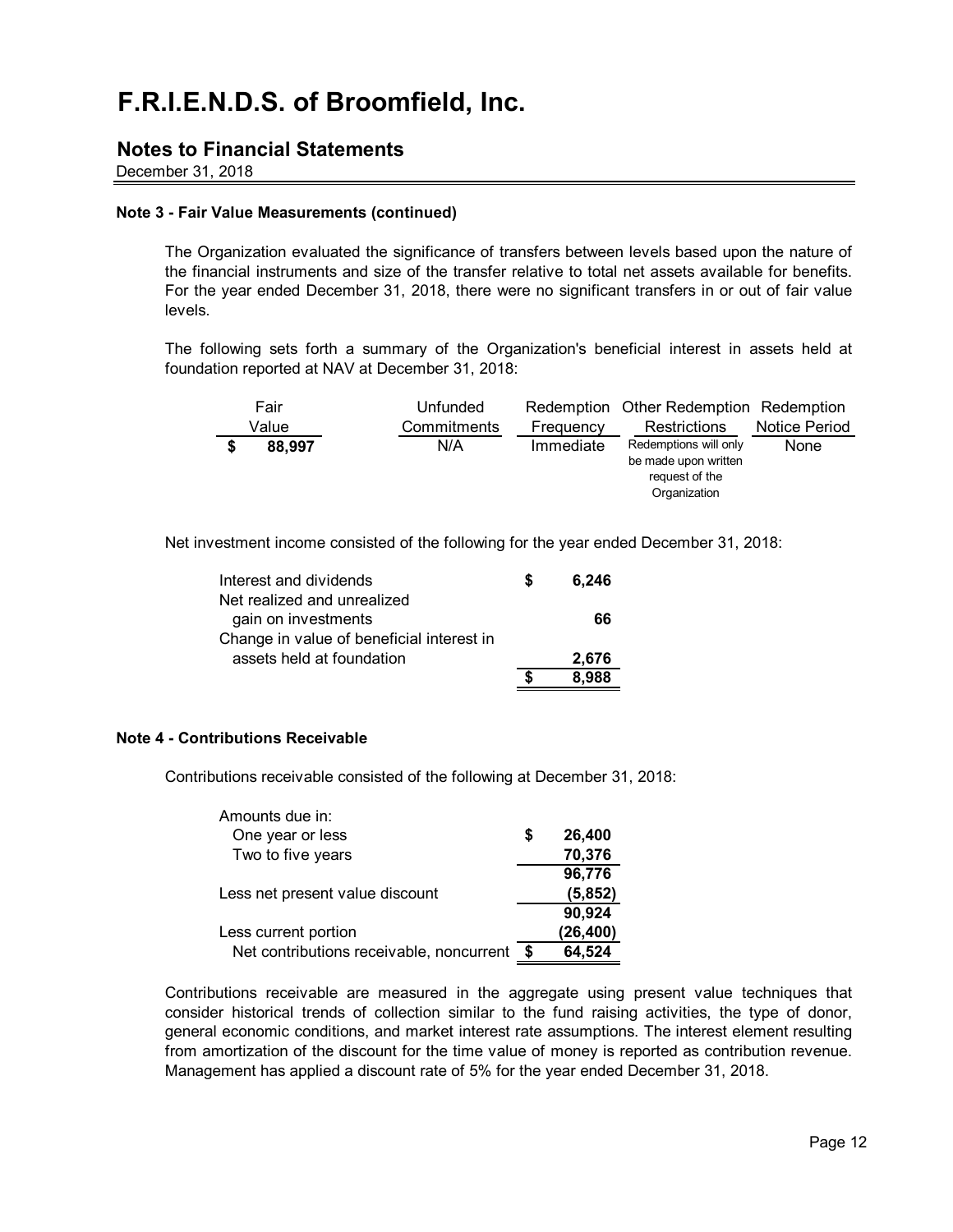### **Notes to Financial Statements**

December 31, 2018

#### **Note 5 - Property and Equipment**

Property and equipment consisted of the following at December 31, 2018:

| <b>Building</b>                   | \$3,175,405 |
|-----------------------------------|-------------|
| Equipment, furniture and fixtures | 211,135     |
| Vehicles                          | 109,874     |
| Software                          | 2,755       |
|                                   | 3,499,169   |
| Less accumulated depreciation     | (691, 773)  |
| Net property and equipment        | \$2,807,396 |

The Organization leases the land underlying the building, as further described in Note 9, and will retain ownership of the building during the term of the land lease. When the land lease terminates, ownership of the building will revert to the property owner. The Organization cannot sublet or borrow against the building without property owner's permission.

#### **Note 6 - Notes Payable**

Long-term debt obligations consisted of the following at December 31, 2018:

| Mortgage note payable to affiliate of a major<br>donor, noninterest bearing (discounted using an                                                   |             |
|----------------------------------------------------------------------------------------------------------------------------------------------------|-------------|
| effective interest rate of 5%), annual principal<br>payments of \$291,982 through December 2022,<br>collateralized by a first deed of trust on the |             |
| building.                                                                                                                                          | \$1,167,927 |
| Less unamortized discount                                                                                                                          | (95, 514)   |
|                                                                                                                                                    | 1,072,413   |
| Less current portion                                                                                                                               | (246, 684)  |
|                                                                                                                                                    | 825,729     |

Scheduled maturities of the long-term notes payable are as follows at December 31, 2018:

|      | <b>Notes</b> |   | Amortization of |   |           |  |  |
|------|--------------|---|-----------------|---|-----------|--|--|
| Year | Payable      |   | <b>Discount</b> |   | Total     |  |  |
| 2019 | 291,982      | S | 45,298          | S | 246,684   |  |  |
| 2020 | 291,982      |   | 31,247          |   | 260,735   |  |  |
| 2021 | 291,982      |   | 16,477          |   | 275,505   |  |  |
| 2022 | 291,981      |   | 2,492           |   | 289,489   |  |  |
|      | 1.167,927    |   | 95,514          |   | 1,072,413 |  |  |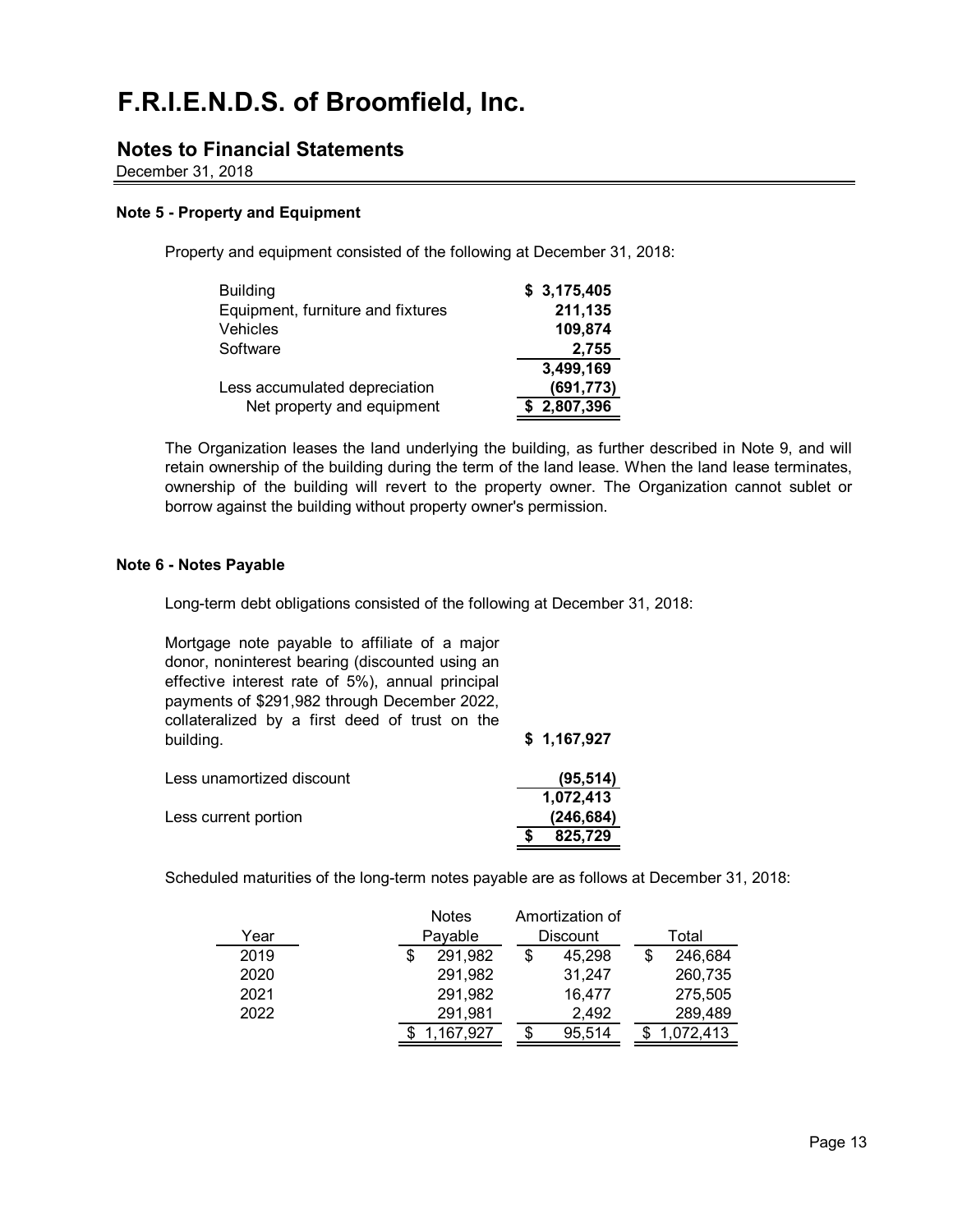### **Notes to Financial Statements**

December 31, 2018

#### **Note 7 - Board-designated Endowment**

The Board of Directors established an agency endowment fund with The Broomfield Community Foundation (the Foundation). The funds held by the Foundation were contributed by the Organization for the benefit of the Organization. The Foundation invests the assets in marketable debt and equity securities, primarily in assets yielding a combination of income and long-term growth.

The following summarizes the changes in net assets designated by the board of directors as an endowment fund for the year ended December 31, 2018:

| Beginning balance               | 86.320 |
|---------------------------------|--------|
| Net appreciation (depreciation) | 2.676  |
| Ending balance                  | 88,996 |

*Interpretation of Relevant Law.* The Board of Directors has determined that a portion of the Organization's net assets meet the definition of endowment funds under the Uniform Prudent Management of Institutional Funds Act of 2006 (UPMIFA), adopted by the State of Colorado in 2008. The Organization is governed subject to the Articles of Incorporation and Bylaws for the Organization and contributions are received subject to the terms of the governing documents.

#### **Note 8 - Net Assets with Donor Restrictions**

The following summarizes the changes in net assets with donor restrictions for the year ended December 31, 2018:

|                            | Capital  |            | Time                |       |           |  |
|----------------------------|----------|------------|---------------------|-------|-----------|--|
|                            | Campaign |            | <b>Restrictions</b> | Total |           |  |
| Balance, January 1, 2018   |          | 133,403    | 339,493             |       | 472,896   |  |
| <b>Additions</b>           |          | 2,990      | 4.329               |       | 7.319     |  |
| Releases                   |          | (130, 016) | (157,384)           |       | (287,400) |  |
| Balance, December 31, 2018 |          | 6.377      | 186,438             |       | 192,815   |  |

#### **Note 9 - Lease Commitments**

*Capital Lease.* The Organization leases equipment under a noncancelable capital lease. The lease expires November 2019. The leased equipment has a cost of \$12,247 and accumulated depreciation of \$10,205 at December 31, 2018.

Future minimum lease payments required under the noncancelable capital lease are as follows at December 31, 2018:

| Year                              | Amount |
|-----------------------------------|--------|
| 2019                              | 3,155  |
| Less amount representing interest | (179)  |
|                                   | 2.976  |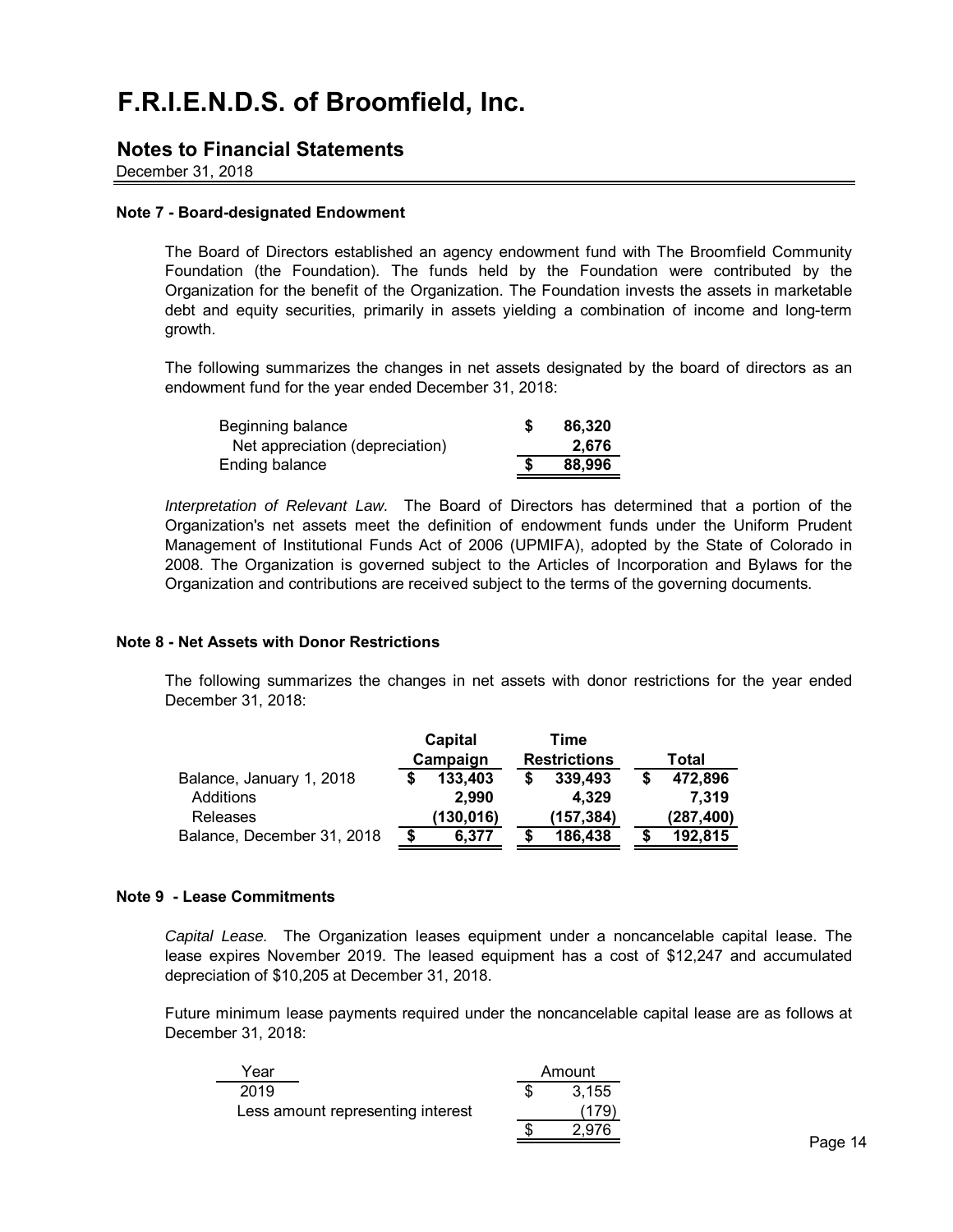### **Notes to Financial Statements**

December 31, 2018

#### **Note 9 - Lease Commitments (continued)**

*Operating Leases.* The Organization leases land that the building currently occupies from an affiliate of a key donor under a noncancelable operating lease. The land lease requires a minimum annual payment of \$1 and expires in August 2022. The agreement has an option to renew for up to nine additional 10-year periods. Rent expense, including in-kind expenses, under the lease totaled \$26,400 for the year ended December 31, 2018.

The Organization leases vehicles under multiple noncancelable operating leases, which expire from November 2019 through December 2020. Rent expense under the leases totaled \$23,185 for the year ended December 31, 2018.

Future annual minimum lease payments, including in-kind rent expense, required under the noncancelable operating leases are as follows at December 31, 2018:

| Year |    | Land Use |  | Vehicles                 |        |  | Total |         |  |
|------|----|----------|--|--------------------------|--------|--|-------|---------|--|
| 2019 | \$ | 26,400   |  | \$                       | 22,344 |  | \$    | 48,744  |  |
| 2020 |    | 26,400   |  |                          | 13,093 |  |       | 39,493  |  |
| 2021 |    | 26,400   |  |                          | -      |  |       | 26,400  |  |
| 2022 |    | 17,576   |  | $\overline{\phantom{0}}$ |        |  |       | 17,576  |  |
|      | S  | 96.776   |  |                          | 35.437 |  | Œ     | 132,213 |  |

#### **Note 10 - Related Party Transactions**

The Organization provides services to relatives of a member of management and two members of the Board of Directors. Such services are provided under the same terms as those for other program participants. The Organization recognized revenue from the related parties of \$35,003 in 2018.

#### **Note 11 - Special Events**

The Organization derived net revenue from the following special fundraising events during the year ended December 31, 2018:

|                                | Annual<br>Event     |   | <b>Girlfriends</b><br>Event | <b>Variety</b><br><b>Show</b> | Total |                    |
|--------------------------------|---------------------|---|-----------------------------|-------------------------------|-------|--------------------|
| Gross Proceeds<br>Direct Costs | 75.583<br>(28, 199) |   | 11.426<br>(3,256)           | \$<br>6,863<br>(2.606)        | \$    | 93,872<br>(34.061) |
| Net Revenue                    | 47,384              | S | 8.170                       | \$<br>4.257                   | \$    | 59.811             |

#### **Note 12 - Retirement Plan**

In 2018, the Organization began providing for a deferred compensation plan under Internal Revenue Code Section 401(k). The Organization provides a discretionary matching contribution to the plan for all employees over the age of 21 with three months of service.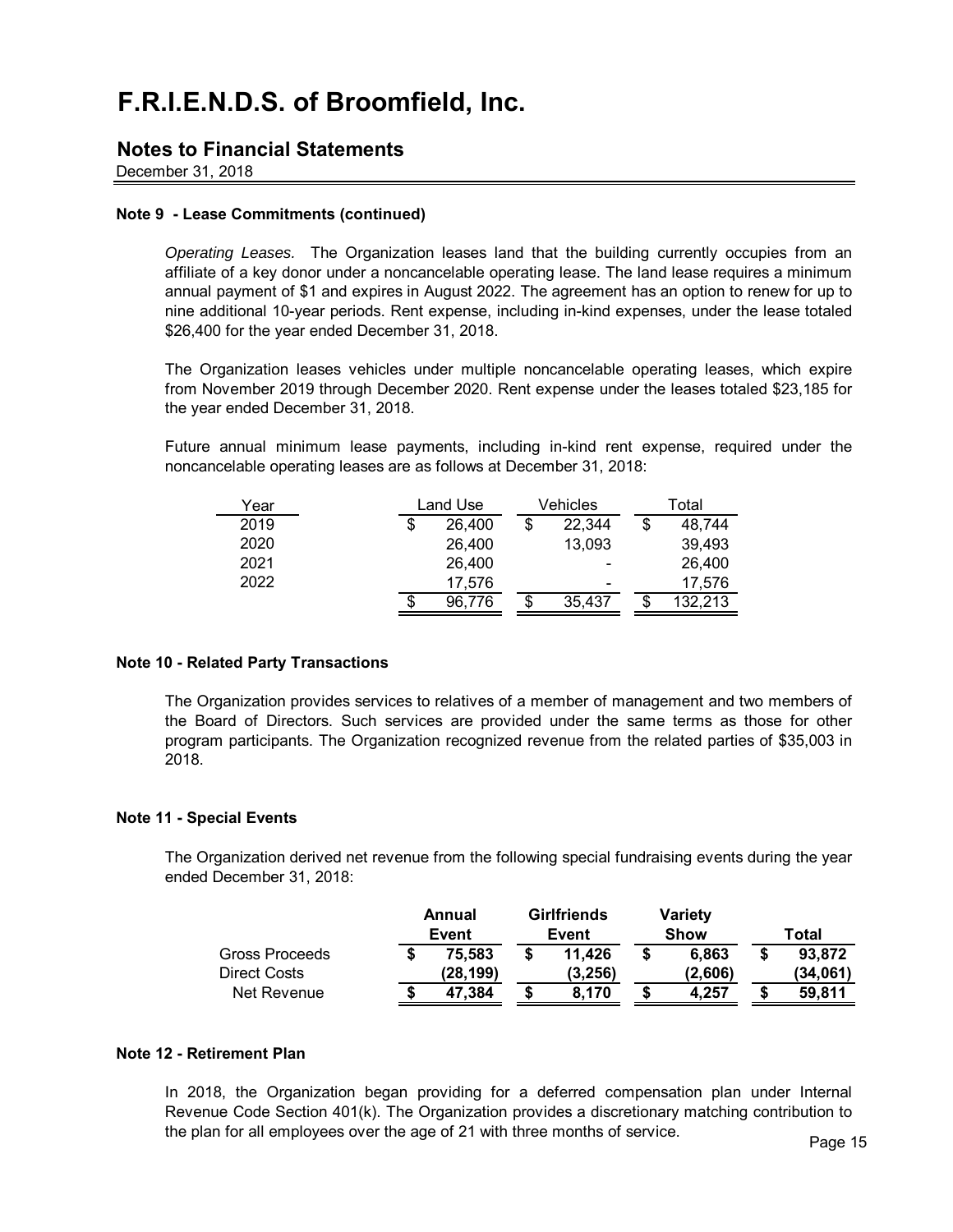### **Notes to Financial Statements**

December 31, 2018

#### **Note 12 - Retirement Plan (continued)**

The Organization's matching contributions to the plan are vested over a two-year period. The Organization contributed \$2,083 to the plan for the year ended December 31, 2018.

#### **Note 13 - Contingency**

The Organization is the beneficiary of a Designated Endowment Fund held by The Broomfield Community Foundation (the Foundation). The donors have granted the Foundation variance power and, accordingly, these funds are not recorded on the Organization's financial statements. As of December 31, 2018, the fair market value of these funds was \$67,860.

#### **Note 14 - Liquidity and Availability**

The Organization receives significant contributions and promises to give that are restricted by donors, and considers contributions restricted for programs which are ongoing, major, and central to its annual operations to be available to meet cash needs for general expenditures. The Organization manages its liquidity and reserves following three guiding principles: operating within a prudent range of financial soundness and stability; maintaining adequate liquid assets to fund near-term operating needs; and maintaining sufficient reserves to provide reasonable assurance that long-term obligations will be discharged. To achieve these principles, the Organization forecasts its future cash flows and monitors its liquidity at least quarterly, and monitors its reserves annually. During the year ended December 31, 2018, the level of liquidity and reserves was managed within these guiding principles.

The Organization's financial assets available for general expenditures within one year are as follows at December 31, 2018:

| Financial assets at year end:                                                                                                                       |                      |
|-----------------------------------------------------------------------------------------------------------------------------------------------------|----------------------|
| Cash and cash equivalents                                                                                                                           | \$<br>408,179        |
| Investments                                                                                                                                         | 10,344               |
| Accounts receivable                                                                                                                                 | 130,992              |
| Contributions receivable, net                                                                                                                       | 90,924               |
| Beneficial interest in assets held at foundation                                                                                                    | 88,997               |
|                                                                                                                                                     | 729,436              |
| Less amounts not available to be used within one year:<br>Assets designated by the board<br>as an endowment<br>Cash restricted for capital campaign | (88, 997)<br>(6,377) |
| Financial assets available for general                                                                                                              | (95,374)             |
| expenditures within one year                                                                                                                        | 634,062              |